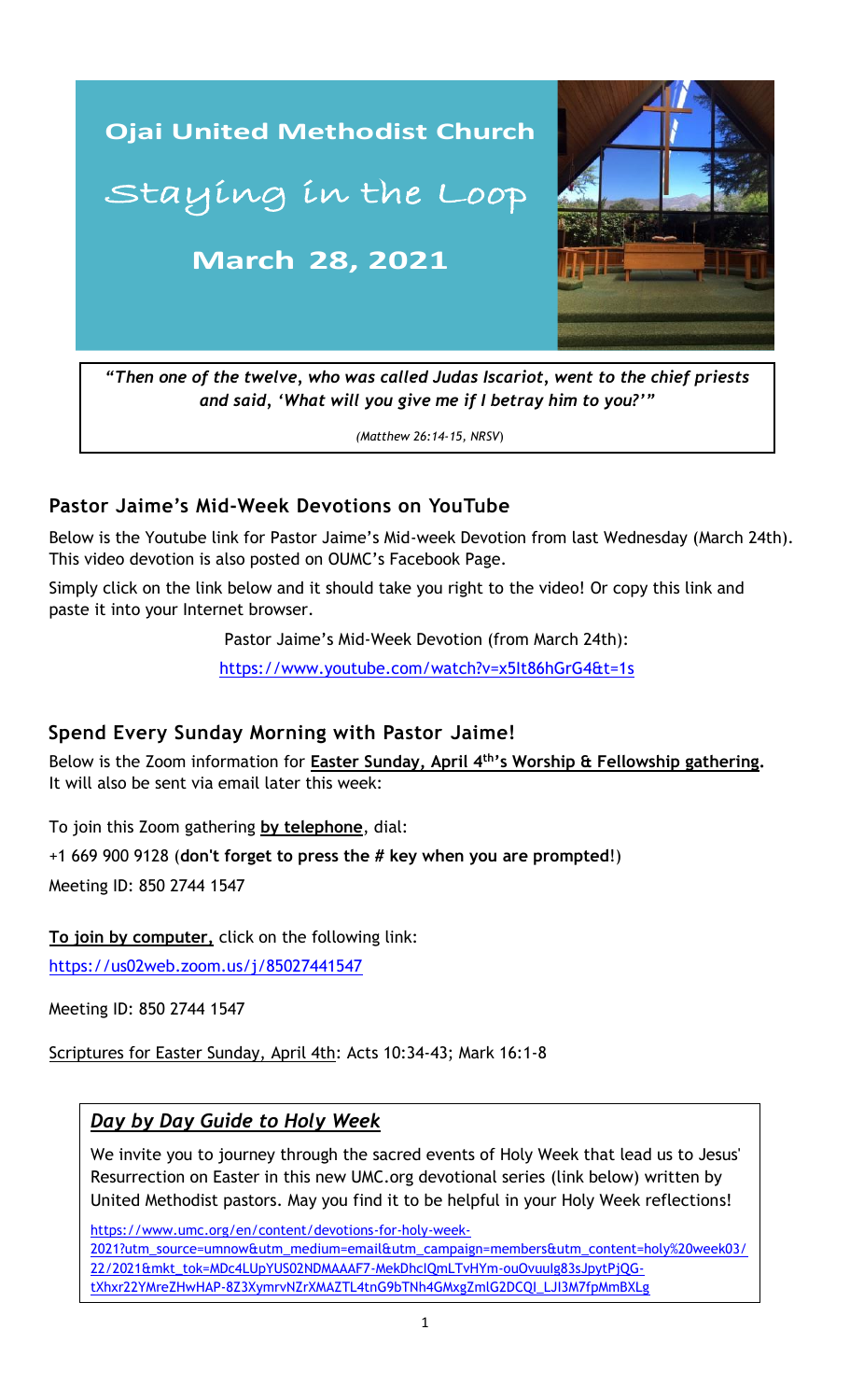## **Ojai UMC Re-opens Sunday, May 2nd!**

As you know, we have received permission from our District Superintendent to reopen our Sanctuary for in-person, limited capacity worship on Sunday, May 2<sup>nd</sup>, at 10:00 a.m.! (We will continue to gather at 10:00 a.m. as opposed to going back to our old worship time of 10:15 a.m.)

The "limited capacity" mandate from the County of Ventura and our Cal-Pac Conference means that **25% of our total congregation (47 people)** will be allowed in our Sanctuary at one time (the maximum capacity for our Sanctuary is 188 people).

In order to comply with all CDC, State, County, and Cal-Pac Conference regulations, when coming onto our campus and the Sanctuary for worship:

- Everyone must wear a mask (even if you've been fully vaccinated).
- Seating will be six feet apart (family groups and individuals).
- No congregational singing, chanting, praying, or recitations will be allowed during our worship services. (*But not to worry - we have come up with very creative ways to keep our in-person services sacred and worshipful*!)
- No Coffee Fellowship following worship (no food or drink are allowed on the church campus except for the pre-packaged Communion elements).
- Everyone who wants to attend worship in person will be required to call the church office and make a reservation.

More detailed information will be forthcoming on how our exciting re-opening rollout!



# **Pray Unceasingly…**

Although we are not currently able to gather in person to worship or pray, we most certainly can still pray together! As the Apostle Paul wrote in his Epistle to the Romans (Chapter 8), "*Nothing can separate us from the love of God through Christ Jesus*." Prayer connects us all, as God's Children. And nothing can ever separate us!

This week let us be in prayer for each other and for our dear brothers and sisters listed below.

**For strength and health:** The family of Lyle Stevenson (Nancy Dennis' brother); Jennie Leidig (recovering from a bad fall and pneumonia); Linda Aldous (recovering from back surgery on March 16<sup>th</sup>); Kevin Ball (Jean Ball's grandson, who suffered a stroke); Greg (friend of Angie, Lee Criger's daughter, recovering from brain surgery); The family of Kathy Pickett (friend of Valerie Tholl's who is dying of cancer); Brenda Nelson and Bob Murphy (Marie Forrest's cousins); Jesse Rusch; Lisa (Doreen's niece); Katie (friend of Soni Wright); Carol Longhom; Aleena (granddaughter of the Dennis's); Linda Harris; Laurie King; Stella Lorraine Preston.

**Our homebound friends:** Lorayn Nelson, Robin Chambliss, Bob Unruhe, Norma Mitrany, Elaine Nelson, Allen Spencer, Lynn Hernandez, Jeanne Keyser, Pauline Larwood.

**For our Covenant Churches:** Camarillo UMC and Pastor Elbert Kim; the Cal-Pac Conference: Bishop Hagiya, staff, and Conference leaders.

#### **Other prayers:**

those serving and their families; Ojai's Homeless neighbors; the continued actions of justice in All those effected by COVID-19; all people in the work field battling and working with COVID-19 head on; all who are quarantined; all who are alone in hospitals; all who are facing financial issues due to loss of jobs and/or unemployment; all who are feeling anxious and uncertain; all who are navigating how to remain connected with loved ones; Immigrants and their families; a sense of community among students; our UMC Denomination; Veterans the Black Lives Matter movement; the young people who are demanding change with respect, peace, and their powerful voices; for the mental health and stability of all people during these trying times…

#### *GOD… IN YOUR MERCY… HEAR OUR PRAYERS. AMEN!*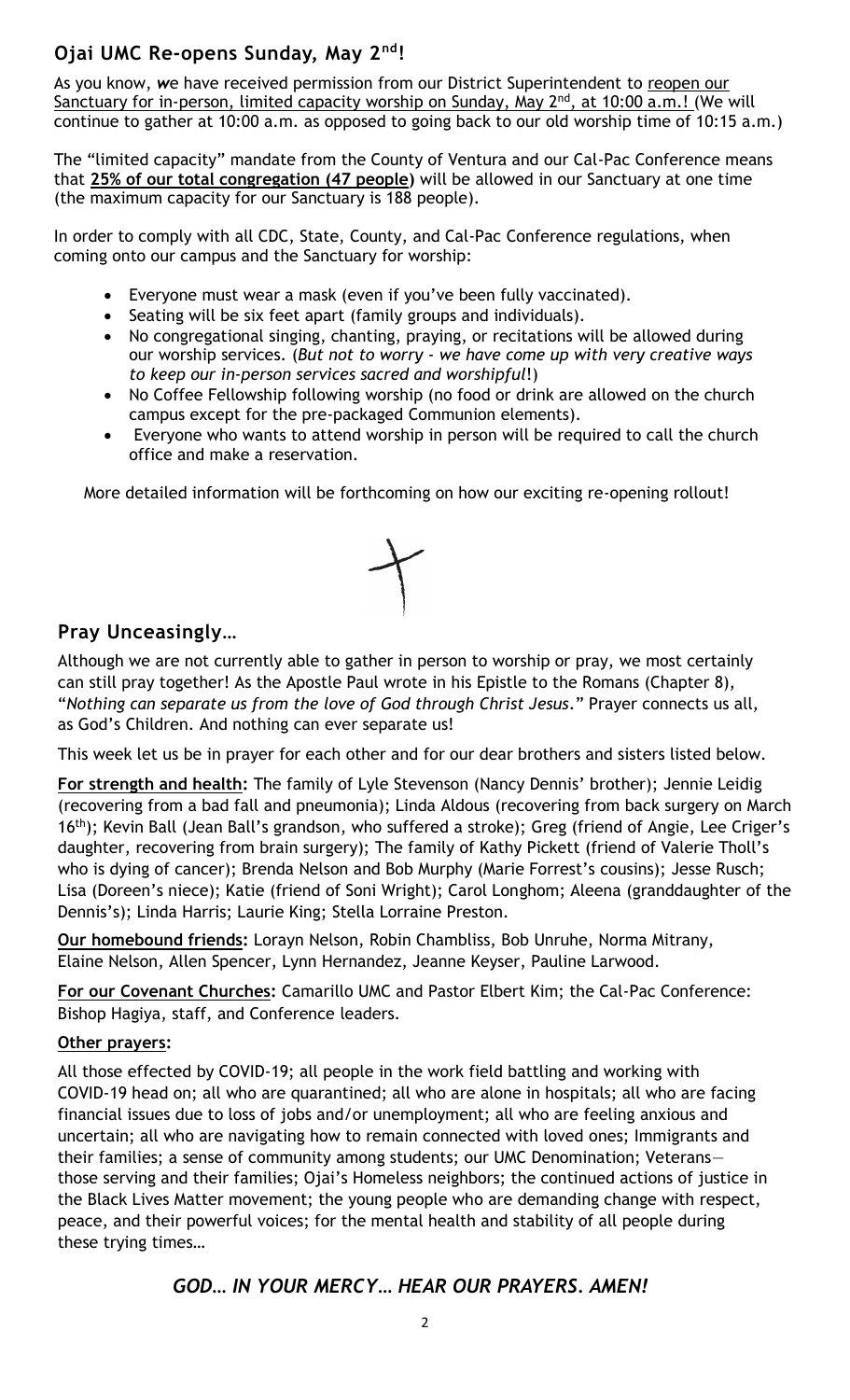# *From the Pastor's Desk...*

Do you know the story of "the miracle of the return Swallows" of San Juan Capistrano, California? This divine phenomenon of life takes place each year on March 19th, St. Joseph's Day.

Legend has it that these tiny birds took refuge in the Mission San Juan Capistrano from an irate innkeeper who destroyed their muddy nests. With the advent of early dawn on St. Joseph's Day, the Swallows begin to arrive each year to rebuild their nests, which are clinging to the ruins of the old church. The arches of the two-story high vaulted Chapel were left bare and exposed, as the roof collapsed during the earthquake of 1812.

The Swallows now return to the old, ruined church each spring knowing they will be protected within the Mission's walls. And as these beautiful little birds wing their way back to the village of San Juan Capistrano, the community takes on a fiesta air and visitors from all parts of the world and all walks of life gather in great numbers to witness the "miracle" of the return of the swallows.

Then, after spending the summer within the sheltered walls of the Old Mission, the Swallows take flight again, and on the Day of San Juan, October 23, they leave the city after circling the Mission as if to say "farewell." This *resurrection* – or renewal of new life and promise for the future through these delicate, winged creatures – happens every year. To the faithful witnesses in that California community the impact of this vision is as meaningful each year as it was the very first time it occurred.

Does this story sound familiar? Every year, we faithful witnesses in the Christian community celebrate "the miracle of the return" of our Risen Savior Jesus Christ. And this perfect, beautiful, heavenly entity nests in a more humble destination: the "ruins" of our broken, unworthy and dilapidated hearts, bodies, and souls – clinging to whatever hope he finds there. Like the physical structure of the Old Mission we, too, have become weathered and worn down through exposure to the various "elements" of our lives. But, unlike the Swallows our Messiah *can* and *does* return to us more often than just once a year – when we are courageous enough to "roll away the stone" that's blocking Jesus' entrance into our lives.

What does *your* stone look like? Is it anger? Resentment? The feeling of despair, failure, or worthlessness? An addiction or physical ailment? What is your stone that prevents Jesus' return into your life? What is the stone that is keeping God's promise of new life through Jesus Christ from you?

Let us all take to heart the true meaning and implication of the physical resurrection by allowing this divine phenomenon of wholeness and healing to happen spiritually in our lives not only once a year, but every single day! Let us thank God for His many "miracles of the return" – including every new opportunity the Holy Spirit gives us to become resurrected ourselves – to begin life anew and re-invent ourselves over and over again as an interminable Phoenix risen from the ashes of our broken world.



May we all be as faithful as the Swallows, knowing that we will be protected and nurtured in Jesus's love no matter how "rundown" we are. And may we also, as the villagers of San Juan Capistrano, gather together in our Churches – not once a year, but weekly – to witness the "miracle" of the return of Jesus Christ within each one of us, every day.

Yours in Christ, Pastor Jaime